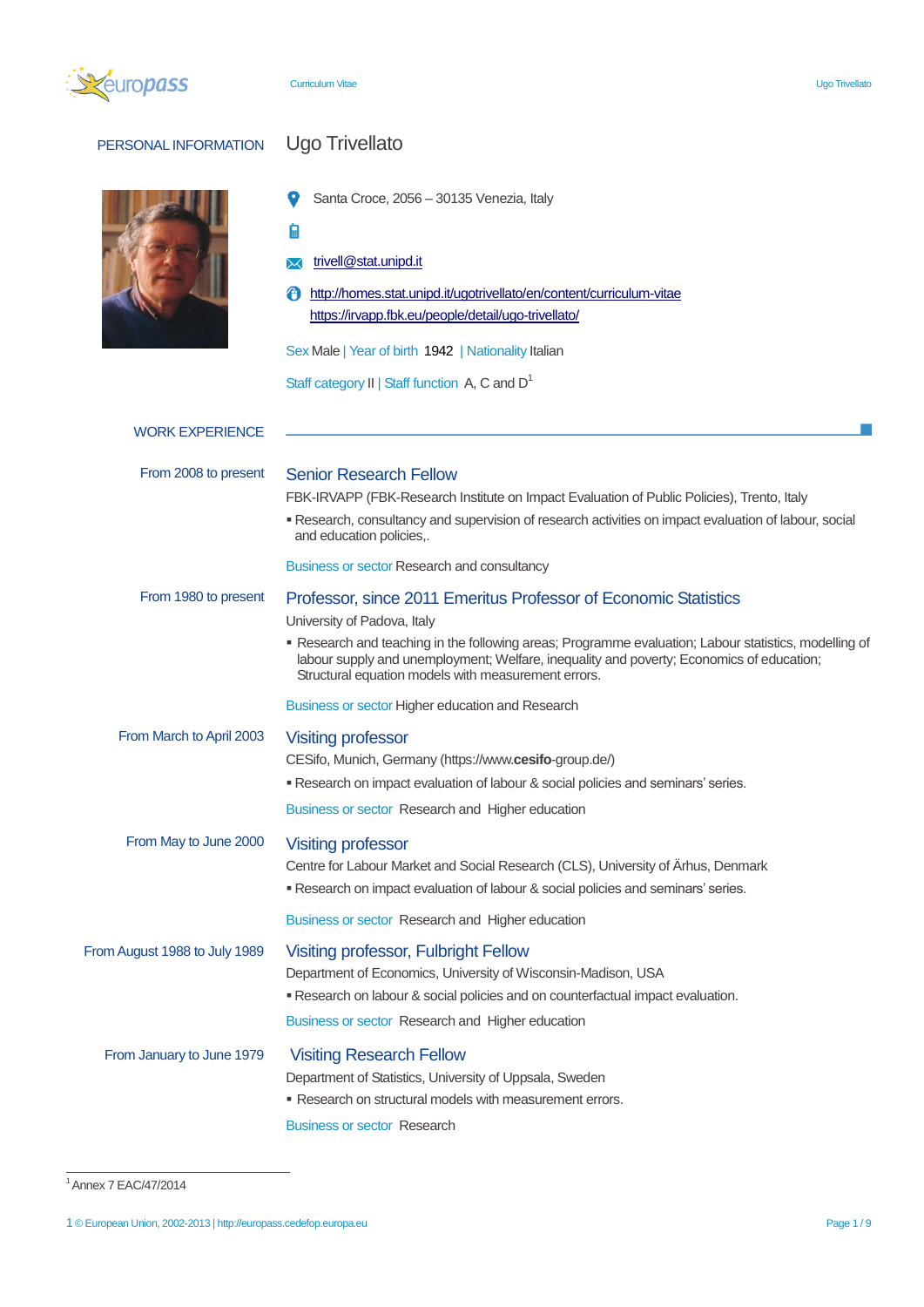

| From 1971 to 1980             | <b>Lecturer of Economic Statistics</b>                                                                                       |                                                                                                                                                                                                                                                                        |                    |                                                                                                                                                                                          |                |  |
|-------------------------------|------------------------------------------------------------------------------------------------------------------------------|------------------------------------------------------------------------------------------------------------------------------------------------------------------------------------------------------------------------------------------------------------------------|--------------------|------------------------------------------------------------------------------------------------------------------------------------------------------------------------------------------|----------------|--|
|                               | University of Padova, Italy                                                                                                  |                                                                                                                                                                                                                                                                        |                    |                                                                                                                                                                                          |                |  |
|                               |                                                                                                                              | Economics of education; Structural equation models with measurement errors.                                                                                                                                                                                            |                    | . Research and teaching in the following areas; Measurement errors in economic data; Labour<br>statistics, modelling of labour supply and unemployment; Welfare, inequality and poverty, |                |  |
|                               |                                                                                                                              | Business or sector Higher education and Research                                                                                                                                                                                                                       |                    |                                                                                                                                                                                          |                |  |
| From 1969 to 1980             | <b>Assistant Professor of Economic Statistics</b>                                                                            |                                                                                                                                                                                                                                                                        |                    |                                                                                                                                                                                          |                |  |
|                               | University of Padova, Italy                                                                                                  |                                                                                                                                                                                                                                                                        |                    |                                                                                                                                                                                          |                |  |
|                               |                                                                                                                              | " Research and teaching in the following areas; Measurement errors in economic data; Labour<br>statistics, modelling of labour supply and unemployment; Welfare, inequality and poverty;<br>Economics of education; Structural equation model with measurement errors. |                    |                                                                                                                                                                                          |                |  |
|                               |                                                                                                                              | Business or sector Higher education and Research                                                                                                                                                                                                                       |                    |                                                                                                                                                                                          |                |  |
| <b>EDUCATION AND TRAINING</b> |                                                                                                                              |                                                                                                                                                                                                                                                                        |                    |                                                                                                                                                                                          |                |  |
| From 1967 to 1969             |                                                                                                                              |                                                                                                                                                                                                                                                                        |                    |                                                                                                                                                                                          |                |  |
|                               |                                                                                                                              | <b>Ministry of Education's Research Fellowship</b><br>Institute of Statistics, University of Padova, Italy                                                                                                                                                             |                    |                                                                                                                                                                                          |                |  |
|                               |                                                                                                                              |                                                                                                                                                                                                                                                                        |                    | · National Accounts, Measurement errors in economic data; Econometric modelling.                                                                                                         |                |  |
|                               |                                                                                                                              |                                                                                                                                                                                                                                                                        |                    |                                                                                                                                                                                          |                |  |
| From 1966 to 1967             | <b>CNR (Italian National Research Council)'s Research Fellowship</b><br>Institute of Statistics, University of Padova, Italy |                                                                                                                                                                                                                                                                        |                    |                                                                                                                                                                                          |                |  |
|                               |                                                                                                                              | • National Accounts and Econometric modelling.                                                                                                                                                                                                                         |                    |                                                                                                                                                                                          |                |  |
|                               |                                                                                                                              |                                                                                                                                                                                                                                                                        |                    |                                                                                                                                                                                          |                |  |
| From 1961 to 1966             |                                                                                                                              |                                                                                                                                                                                                                                                                        |                    | M. Sc. in Political Sciences (specialising in Economics) with honours                                                                                                                    |                |  |
|                               | University of Padova, Italy                                                                                                  |                                                                                                                                                                                                                                                                        |                    |                                                                                                                                                                                          |                |  |
|                               |                                                                                                                              | Political Science, International Relations.                                                                                                                                                                                                                            |                    | · Statistics, Microeconomics, Macroeconomics, Economics of Education, Labour Economics, History,                                                                                         |                |  |
|                               |                                                                                                                              |                                                                                                                                                                                                                                                                        |                    |                                                                                                                                                                                          |                |  |
| <b>PERSONAL SKILLS</b>        |                                                                                                                              |                                                                                                                                                                                                                                                                        |                    |                                                                                                                                                                                          |                |  |
| Mother tongue(s)              | Italian                                                                                                                      |                                                                                                                                                                                                                                                                        |                    |                                                                                                                                                                                          |                |  |
| Other language(s)             | <b>SPEAKING</b><br><b>UNDERSTANDING</b>                                                                                      |                                                                                                                                                                                                                                                                        | <b>WRITING</b>     |                                                                                                                                                                                          |                |  |
|                               | Listening                                                                                                                    | Reading                                                                                                                                                                                                                                                                | Spoken interaction | Spoken production                                                                                                                                                                        |                |  |
| English                       | C <sub>1</sub>                                                                                                               | C <sub>1</sub>                                                                                                                                                                                                                                                         | C <sub>1</sub>     | C <sub>1</sub>                                                                                                                                                                           | C <sub>1</sub> |  |
|                               |                                                                                                                              |                                                                                                                                                                                                                                                                        |                    |                                                                                                                                                                                          |                |  |
| French                        | C <sub>1</sub>                                                                                                               | C <sub>1</sub>                                                                                                                                                                                                                                                         | C1                 | C <sub>1</sub>                                                                                                                                                                           | C <sub>1</sub> |  |
|                               |                                                                                                                              |                                                                                                                                                                                                                                                                        |                    |                                                                                                                                                                                          |                |  |
|                               |                                                                                                                              | Levels: A1/2: Basic user - B1/2: Independent user - C1/2 Proficient user                                                                                                                                                                                               |                    |                                                                                                                                                                                          |                |  |
|                               |                                                                                                                              | Common European Framework of Reference for Languages                                                                                                                                                                                                                   |                    |                                                                                                                                                                                          |                |  |
| Job-related skills            | information).                                                                                                                |                                                                                                                                                                                                                                                                        |                    | • Long and successful experience as principal investigator in several research projects (see Additional                                                                                  |                |  |
|                               |                                                                                                                              | " Long and successful experience in chairing Faculty's and University's bodies.                                                                                                                                                                                        |                    |                                                                                                                                                                                          |                |  |
|                               |                                                                                                                              |                                                                                                                                                                                                                                                                        |                    | " Long and successful experience in participating in - in some cases chairing - various national and                                                                                     |                |  |
|                               |                                                                                                                              |                                                                                                                                                                                                                                                                        |                    | international Committees on policy-oriented issues (see Additional information).                                                                                                         |                |  |
|                               |                                                                                                                              |                                                                                                                                                                                                                                                                        |                    |                                                                                                                                                                                          |                |  |
|                               |                                                                                                                              |                                                                                                                                                                                                                                                                        |                    |                                                                                                                                                                                          |                |  |

Driving licence B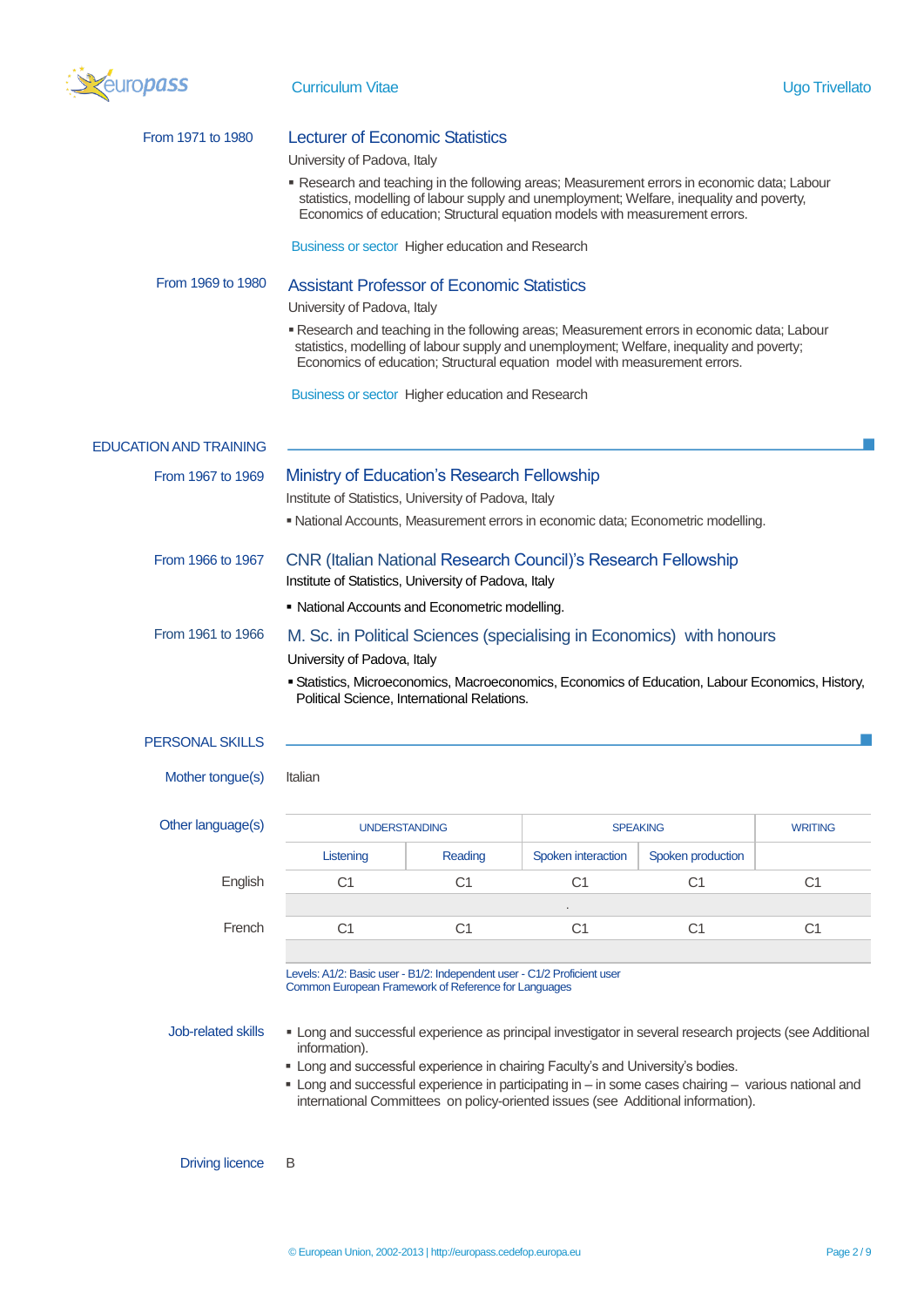

### ADDITIONAL INFORMATION

*SELECTED PUBLICATIONS Books* 

- Il reddito d'inclusione sociale (Reis). La proposta dell'Alleanza contro la povertà in Italia (with C. Gori et al.), Bologna, il Mulino, 2016.
- Sono soldi ben spesi? Perché e come valutare l'efficacia delle politiche pubbliche (with A. Martini), Venezia, Marsilio, 2011.
- Per un piano nazionale contro la povertà (with C. Gori et al.), Roma, Carocci, 2011.
- Forze di lavoro, occupazione e disoccupazione nel Veneto: dinamica di medio periodo e prospettive (with O. Chillemi, L. Dekleva, G. Masarotto e A. Solimbergo), Padova, Cedam, 1985.
- The determinants of student achievement in Italy. An exploratory analysis of the causal patterns of achievement in the IEA six subject survey (with A. Zuliani), Stockholm, Almqvist & Wicksell, 1979.
- La scuola delle tute blu. Scuola, formazione professionale e mercato del lavoro (with L. Bernardi), Padova, Marsilio Editori, 1974.

### *Edited books and journals' monograph issues*

- La valutazione degli effetti di politiche tramite l'analisi controfattuale (with D. Checchi; Eds.), Special issue of *Rassegna Italiana di Valutazione*, 18 (58), 2014.
- Generazioni disuguali. Le condizioni di vita dei giovani di ieri e di oggi: un confronto (with Schizzerotto and N. Sartor; Eds.), Bologna, Il Mulino, 2011.
- Eppur si muove. Dinamiche e persistenze nel mercato del lavoro italiano (with B. Contini; Eds.), Bologna, Il Mulino, 2005.
- Servizi per l'impiego e ricerche sul lavoro. L'esperienza del Veneto (Ed.), Quaderni di Economia del Lavoro n. 72, Milano, FrancoAngeli, 2001.
- Scelte discrete, dati longitudinali e modelli di comportamento economico (with E. Rettore; Eds.), Numero monografico di *Statistica*, 53 (3), 1993.
- Errori nelle variabili e variabili latenti in modelli strutturali stocastici (with B. Chiandotto; Eds.), Numero monografico di *Statistica*, 52 (3), 1992.
- Forze di lavoro: disegno dell'indagine e analisi strutturali (Ed.), Annali di Statistica, Serie IX, Vol. 11, Roma, Istat, 1991.
- Attendibilità e tempestività delle stime di contabilità nazionale (Ed.), Padova, Cleup, 1987.
- Errori nei dati preliminari, previsioni e politiche economiche (Ed.), Padova, Cleup, 1986.
- Informazione statistica su scuola e mercato del lavoro e sulle politiche per l' occupazione giovanile (with A. Zuliani; Eds.), Roma, Istituto della Enciclopedia Italiana, 1982.
- Informazione statistica, gestione della scuola e programmazione scolastica (with A. Zuliani; Eds.), Roma, Istituto della Enciclopedia Italiana, 1981.

#### *Articles in refereed journals*

- "Come sono cambiate le storie lavorative dei giovani negli ultimi quarant'anni? Evidenze da uno studio pilota" (with M. Bazzoli, S. Marzadro e A. Schizzerotto), *Stato e Mercato*, 114 (3), 2018, pp. 369-418.
- "The effect of a mixed passive and active labour market policy: Evidence from an Italian programme for dismissed workers" (with G. Mazzarella, E. Rettore and N. Zanini), in D. Checchi and U. Trivellato (Eds.), *cit.*, 18 (58), 2014, pp. 80-101.
- "Le esperienze italiane di misure di contrasto della povertà: che cosa possiamo imparare?" (with P. Spano and N. Zanini), *Economia e Società Regionale*, 31 (2), 2013, pp. 141-180.
- "Per un pugno di euro. Storie di ordinaria disoccupazione" (with R. Leombruni and A. Paggiaro), *Politica Economica*, 28 (1), 2012, pp. 5-47.
- "Inconsistencies in reported employment characteristics among employed stayers" (with F. Bassi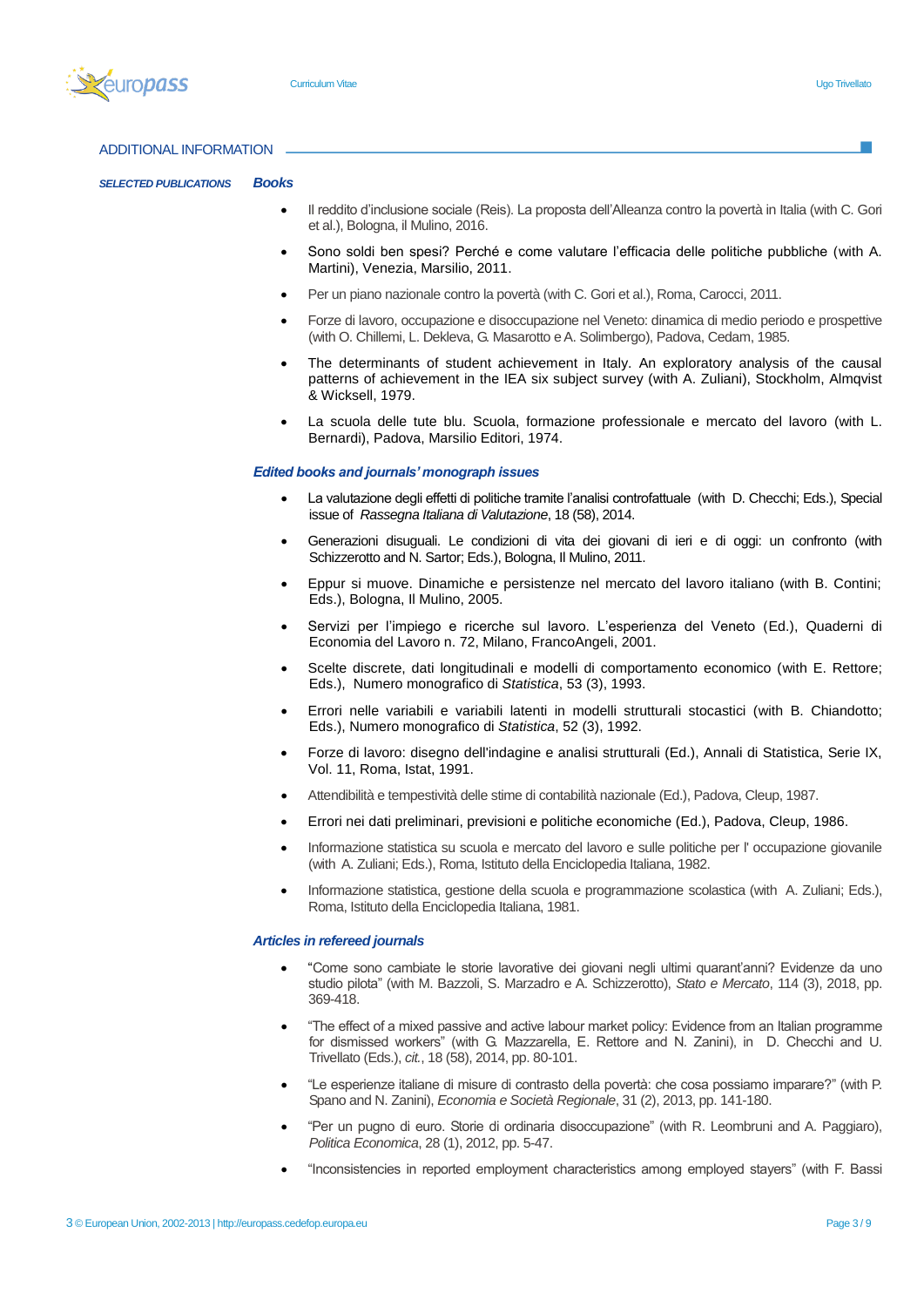

# **Curriculum Vitae Curriculum Vitae Curriculum Vitae Curriculum Vitae Curriculum Vitae Curriculum Vitae Curriculum International Curriculum International Curriculum International Curriculum International Curriculum Internat**

and A. Padoan), *Statistica*, 72 (1), 2012, pp. 93-109.

- "Fifteen years of labour market regulations and policies in Italy: What did we learn from their evaluation?", *Statistica*, 71 (2), 2011, pp. 167-187.
- "Indagini dirette e fonti amministrative: dall'alternativa all'ancora incompiuta integrazione" (with P. Sestito), *Rivista di Politica Economica*, luglio-settembre 2010-11, pp. 183-227.
- "La valutazione degli effetti di politiche pubbliche: paradigma controfattuale e buone pratiche", *Politica Economica*, 26 (1), 2010, pp. 5-53.
- "The effect of a longer eligibility to a labour market programme for dismissed workers" (with A. Paggiaro and E. Rettore), *Labour*, 23 (1), 2009, pp. 37-66.
- "Choosing among alternative classification criteria to measure the labour force state" (with E. Battistin and E. Rettore), *Journal of the Royal Statistical Society - Series A*, 170 (1), 2007, pp. 5-27.
- "Assessing the 'choosiness' of job seekers. An exploratory approach and evidence for Italy" (with A. Giraldo), *Labour*, 20 (1), 2006, pp. 1-36.
- "La mobilità dei lavoratori da fonti amministrative e da *surveys* sulle famiglie: un'analisi comparata" (with P. Baretta), *Statistica*, 64 (1), 2004, pp. 23-55.
- "Protezione dei dati personali e ricerca scientifica", *Statistica*, 63 (4), 2003, pp. 627-648.
- "La valutazione delle politiche del lavoro in presenza di selezione: migliorare la teoria, i metodi o i dati?" (with E. Rettore and A. Martini), *Politica Economica*, 19 (3), 2003, pp. 301-341.
- "Assessing the effects of the 'Mobility Lists' programme by flexible duration models" (with A. Paggiaro), *Labour*, 16 (2), 2002, pp. 235-266.
- "La povertà in Italia e nell'Unione Europea: misure, preoccupazioni, interrogativi per le politiche", *Bioetica*, n. 1, 2001, pp. 27-42.
- "Data access *versus* privacy: An analytical user's perspective" *Statistica*, 60 (4), 2000, pp. 669-689.
- "Issues in the design and analysis of panel studies: A cursory review", *Quality & Quantity*, 33 (3), 1999, pp. 339-352.
- "Come disegnare e valutare politiche attive del lavoro" (with E. Rettore), *Il Mulino*, 48 (385), 1999, pp. 891-904.
- "Il monitoraggio della povertà e della sua dinamica: questioni di misura e evidenze empiriche", *Statistica*, 58 (4), 1998, pp. 549-574.
- "Data and modelling strategies in estimating labour force gross flows affected by classification errors" (with F. Bassi and N. Torelli), *Survey Methodology*, 24 (2), 1998, pp. 109-122.
- "The role of survey data in microsimulation models for social policy analysis" (with A. Martini), *Labour*, 11 (1), 1997, pp. 85-114.
- "A double-hurdle labour supply model with fallible indicators of labour force state" (with E. Rettore), *Statistica*, 53 (3), 1993, pp. 341-367.
- "Unemployment and search for work: Exploratory analyses of labour market attachment and its dynamics" (with E. Rettore and N. Torelli), *Labour*, 7 (3), 1993, pp. 133-159.
- "Modelling inaccuracies in job-search duration data" (with N. Torelli), *Journal of Econometrics*, 59, 1993, pp. 187-211.
- "Errori nelle variabili e variabili latenti in modelli strutturali stocastici: un quadro di riferimento" (with S. Bordignon), *Statistica*, 52 (3), 1992, pp. 325-346.
- "The evaluation of errors in national accounts data: Provisional and revised estimates" (with L. Biggeri), *Survey Methodology*, 17 (1), 1991, pp. 99-119.
- "Unemployment and search for work: Exploratory analyses of labour market attachment using CPStype data" (with E. Rettore and N. Torelli), *Labour*, 4 (3), 1990, pp. 161-190.
- "On the optimal use of provisional data in forecasting with dynamic models" (with S. Bordignon), *Journal of Business & Economic Statistics*, 7 (2), 1989, pp. 275-286.
- "Youth unemployment duration from the Italian Labour Force Survey: Accuracy issues and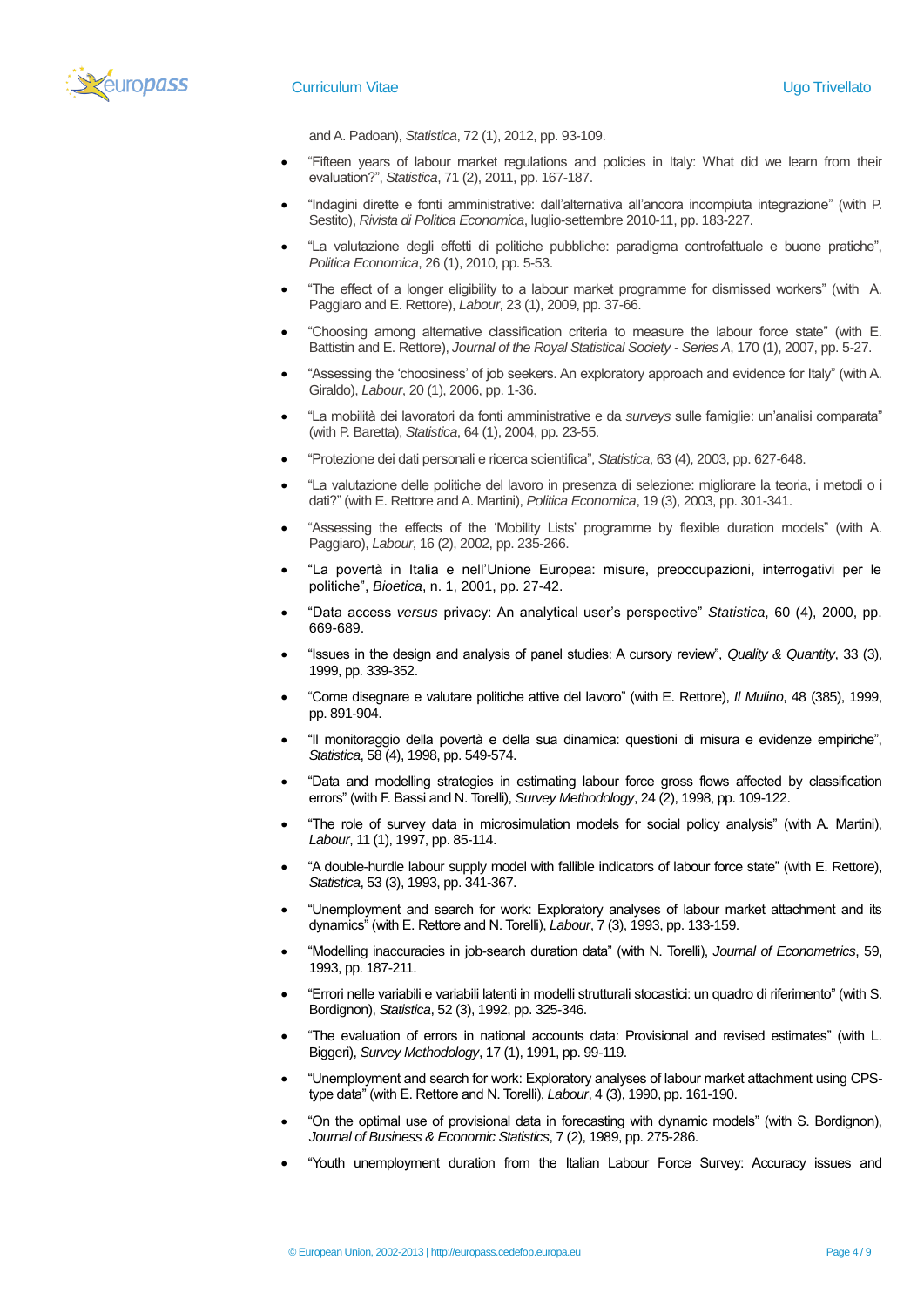

modelling attempts" (with N. Torelli), *European Economic Review*, 33 (2/3), 1989, pp. 407-415.

- "Problemi e metodi di valutazione dell'attendibilità delle stime di contabilità nazionale", *Statistica*, 47 (3), 1987, pp. 365-388.
- "Preliminary data errors and their impact on the forecast error of simultaneous equations models" (with E. Rettore), *Journal of Business & Economic Statistics*, 4 (4), 1986, pp. 445-453.
- "A Markovian model of the educational system: Refinements and applications at sub-regional levels" (with G. Lovison), *Sistemi Urbani*, (3), 1985, pp. 259-281.
- "Stime provvisorie e revisioni degli aggregati di contabilità nazionale a prezzi correnti"(with T. Di Fonzo and E. Rettore), *Statistica*, 44 (4), 1984, pp. 649-673.
- "Un metodo per il raccordo delle serie regionali sulle forze di lavoro senza informazioni estranee" (with G. Masarotto), *Economia & Lavoro*, 17 (4), 1983, pp. 67-77.
- "Modelli di misura della riuscita scolastica e loro invarianza fra maschi e femmine", *Statistica*, 41 (4), 1981, pp. 575-597.
- "Un modello strutturale lineare con restrizioni sulla matrice di covarianza e sulle medie", *Rivista di Statistica Applicata*, 14 (3), 1981, pp. 155-174.
- "Sul metodo Lisrel per la stima di massima verosimiglianza di modelli econometrici strutturali: teoria e applicazioni", *Ricerche Economiche*, 34 (1-2), 1980, pp. 62-86.
- "Un modello markoviano del processo scolastico: (II) suo impiego per l'analisi della selettività del sistema preuniversitario italiano" (with L. Bernardi), *Rivista di Statistica Applicata*, 13 (2), 1980, pp. 55-90.
- "Un modello markoviano del processo scolastico: (I) specificazione e procedimento di stima", *Rivista di Statistica Applicata*, 13 (1), 1980, pp. 3-20.

#### *Chapters in books*

- "Microdata for social sciences and policy evaluation as a public good", in N. Crato and P. Paruolo (Eds.), *Data-driven impact policy evaluation*, Springer, 2019, pp. 27-45.
- "The use of administrative data to evaluate the impact of active labor market policies: The case of the Italian *Liste di Mobilità"* (with E. Rettore)*,* in N. Crato and P. Paruolo (Eds.), *Datadriven impact policy evaluation*, Springer, 2019, pp. 165-182.
- "Il monitoraggio e la valutazione" (with A. Martini), in C. Gori *et al.*, *Il reddito d'inclusione sociale (Reis). La proposta dell'Alleanza contro la povertà in Italia*, Bologna, il Mulino, 2016, pp. 305-332.
- "Imparare dall'esperienza: L'Italia", (with G. Spano e N. Zanini), in C. Gori *et al.*, *Il reddito d'inclusione sociale (Reis). La proposta dell'Alleanza contro la povertà in Italia*, Bologna, il Mulino, 2016, pp. 437-489.
- "I giovani di oggi stanno peggio di quelli di ieri? Interrogativi, metodi e quadro di sintesi" (with A. Schizzerotto and N. Sartor), in A. Schizzerotto, U. Trivellato and N. Sartor (Eds.), *cit*., 2011, pp. 19- 67.
- "Mutamenti tra generazioni nelle condizioni lavorative giovanili", (with F. Giorgi, A. Rosolia and R. Torrini), in A. Schizzerotto, U. Trivellato and N. Sartor (Eds.), *cit*., 2011, pp. 111-144.
- "Gli effetti sulle disuguaglianze generazionali delle riforme nella regolazione e nel welfare del lavoro" (with con B. Anastasia and A. Paggiaro), in A. Schizzerotto, U. Trivellato and N. Sartor (Eds.), *cit*., 2011, pp. 369-406.
- "A latent class approach for estimating gross flows in the presence of correlated classification errors" (with F. Bassi), in P. Lynn (Ed*.*), *Methodology of Longitudinal Surveys*, Chichester (UK), Wiley, 2009, pp. 367-380.
- "L'implementazione e la valutazione degli effetti delle politiche: tra buoni propositi e pochezza delle pratiche", in L. Guerzoni (Ed.), *La riforma del welfare. Dieci anni dopo la 'Commissione Onofri'*, Bologna, il Mulino, 2008, pp. 149-162.
- $\bullet$  GeV and  $\bullet$  GeV and  $\bullet$  GeV and  $\bullet$  GeV and  $\bullet$  GeV and  $\bullet$  GeV and  $\bullet$  GeV and  $\bullet$ Gli episodi di povertà causano ulteriori episodi di povertà? Evidenze dal panel sui bilanci delle famiglie della Banca d'Italia" (with A. Giraldo and E. Rettore), in A. Brandolini and C. Saraceno (Eds.), *Povertà e benessere. Una geografia delle disuguaglianze in Italia***,**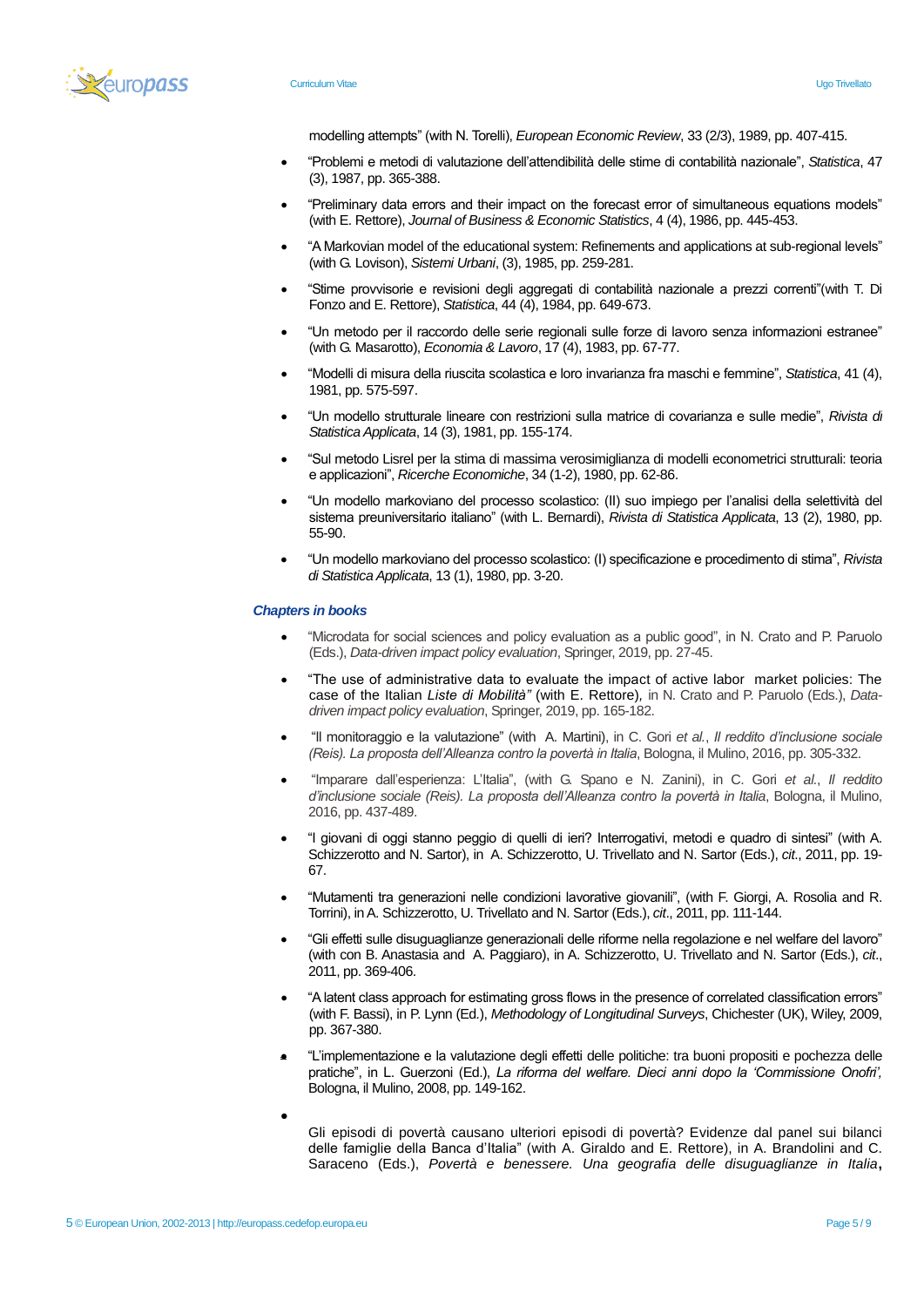

Bologna, il Mulino, 2007, pp. 237-257.

- "Dinamiche e persistenze nel mercato del lavoro italiano: una sintesi" (with B. Contini), in B. Contini and U. Trivellato (Eds.), *cit.*, 2005, pp. 13-84.
- "Contiamo davvero tutti i disoccupati? Evidenze per l'Italia, 1984-2000" (with E. Battistin and E. Rettore), in B. Contini and U. Trivellato (Eds.), *cit.*, 2005, pp. 87-113.
- "Transizioni e mobilità nel mercato del lavoro italiano, 1979-2003" (with F. Bassi, A.R. Discenza and A. Giraldo), in B. Contini and U. Trivellato (Eds.), *cit.*, 2005, pp. 143-203.
- "La mobilità recente della mobilità dei lavoratori, 1998-2003" (with A. Paggiaro, R. Leombruni and S. Rosati), in B. Contini and U. Trivellato (Eds.), *cit.*, 2005, pp. 271-323.
- "Al crocevia fra scienza, ideologia e regime: uno sguardo allo sfondo e ad alcuni statistici e demografi eminenti", in G. Dalla Zuanna (Ed.), *Numeri e potere. Statistica e demografia nella cultura italiana fra le due guerre*, Napoli, L'Ancora, 2004, pp. 69-86.
- "La povertà in Italia e nell'Unione Europea: misure, preoccupazioni, interrogativi per le politiche", in Autori Vari, *La dignità del vivere*, Venezia, Istituto Veneto di Scienze, Lettere ed Arti, 2001, pp. 9-37.
- "Il lavoro attraverso gli 'Annali': dalle preoccupazioni sociali alla misura della partecipazione e dei comportamenti nel mercato del lavoro" (with G. Favero), in P. Geretto (Ed.), *Statistica ufficiale e storia d'Italia. Gli "Annali di Statistica" dal 1871 al 1997*, Annali di Statistica, Serie X, Vol. 21, Roma, Istat, 2000, pp. 225-304.
- "La misura della disoccupazione e la modellazione dell'offerta di lavoro: definizioni a priori e stime dipendenti da modelli a confronto" (with E. Rettore), in E. Giovannini (Ed.), *La misurazione delle variabili economiche e i suoi riflessi sulla modellistica econometrica*, Annali di Statistica, Serie X, vol. 15, Roma, Istat, 1998, pp. 127-146.
- "Variabili latenti in modelli statistici di comportamento", in Dipartimento di Metodi Quantitativi, Università degli Studi di Siena (Ed.), *Conferenze di statistica nell'anno del 750^ anniversario dell'Università degli Studi di Siena*, Siena, Nuova Immagine, 1994, pp. 77-104.
- "A DYMIMIC model of employment: Another look at some issues of formulation, identification and estimation" (with S. Bordignon and C. Gaetan), in K. Haagen, D. J. Bartholomew and M. Deistler (Eds.), *Statistical modelling and latent variables*, Amsterdam, North-Holland, 1993, pp. 321-340.
- "Data inaccuracies and sampling plan in a model of unemployment duration" (with N. Torelli), in H. Bunzel, P. Jensen and N. Westergärd-Nielsen (Eds.), *Panel data and labour market dynamics*, Amsterdam, North-Holland, 1993, pp. 171-188.
- "La disoccupazione tra misura senza (troppa) teoria e modelli di analisi", in P. Calza Bini (Ed.), *La disoccupazione: interpretazioni e punti di vista*, Napoli, Liguori, 1992, pp. 39-53.
- "Errori nei dati economici e revisioni nella valutazione degli aggregati", in U. Trivellato (Ed.), *cit*., 1986, pp. 3-21.
- "L'accuratezza delle stime provvisorie di aggregati e indici economici in Italia: orientamenti metodologici" (with T. Di Fonzo and E. Rettore), in U. Trivellato (Ed.), *cit*., 1986, pp. 61-86.
- "L'accuratezza delle stime provvisorie degli aggregati di contabilità nazionale annuale" (con T. Di Fonzo ed E. Rettore), in U. Trivellato (Ed.), *cit*., 1986, pp. 113-146.
- "Stime simultanee e verifiche di invarianza di modelli strutturali lineari in più popolazioni", in Autori Vari, *Le statistiche dello sviluppo*, Napoli, Edizioni Scientifiche Italiane, 1982, pp. 211-229.

#### *Unpublished reports*

- Transition from school to working life. Review and methodological summary of the main surveys carried out in some Member Countries, Luxembourg, Eurostat, 1980.
- "La valutazione delle politiche pubbliche: interrogativi e metodi", in Osservatorio Permanente del Sistema Economico-Sociale provinciale, *La situazione economica e sociale del Trentino: un quadro di riferimento per le nuove politiche di sviluppo*. Report to the President of the Autonomous Province of Trento, February 2004.
- Interazione fra sussidi e incentivi al reimpiego: provenienze ed esiti di lavoratori iscritti nelle Liste di Mobilità. Rapporto finale, by the *ad hoc* Working Group set up at Veneto Lavoro (U. Trivellato principal investigator), Agreement between Ministero del lavoro e delle politiche sociali and Veneto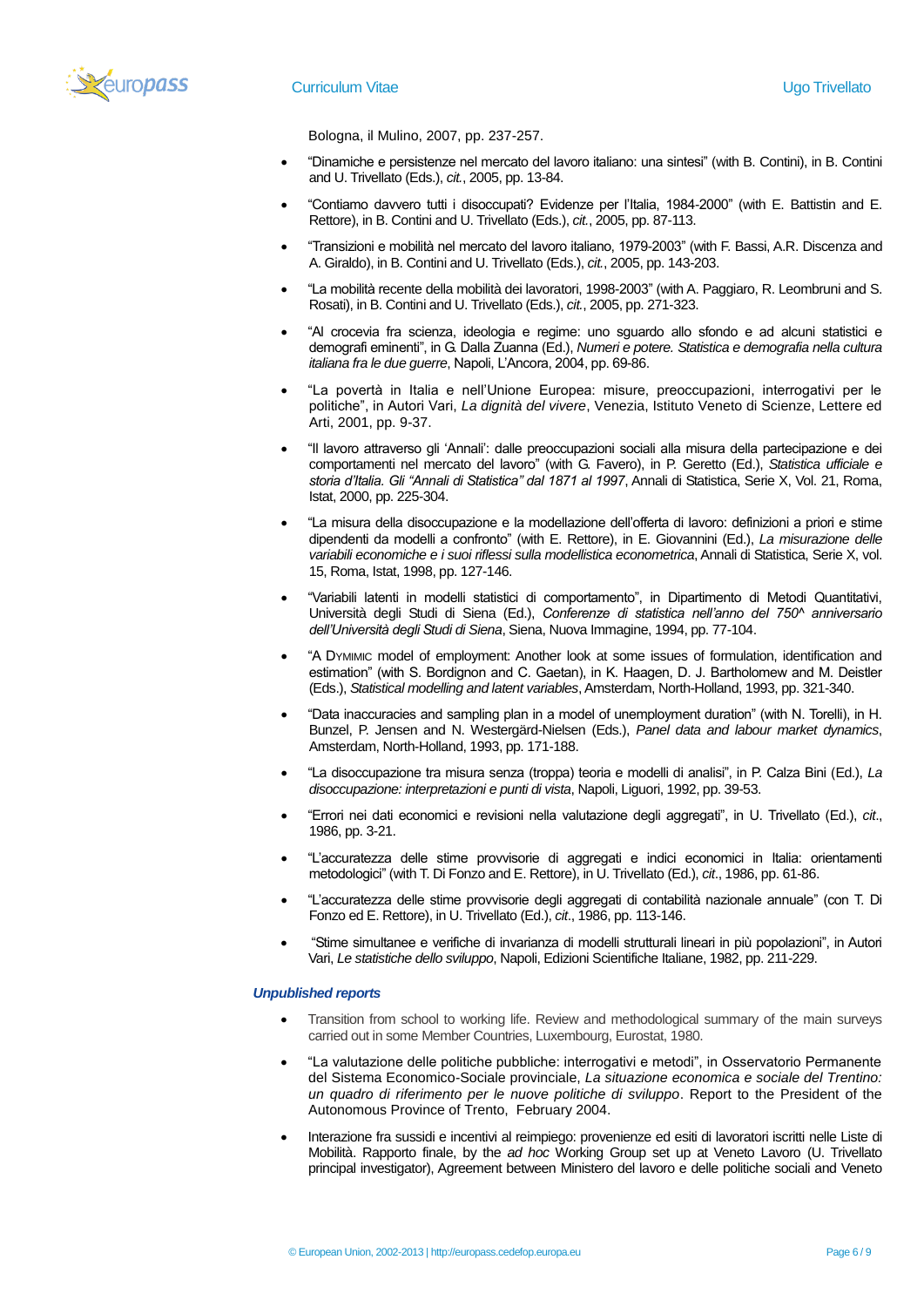

Lavoro, Venezia, March 2004.

- Percorsi formativi e valutazione d'impatto. Rapporto finale al Presidente dell'Isfol, (with E. Rettore), Padova, luglio 2004.
- "La valutazione delle politiche pubbliche: interrogativi e metodi", in Osservatorio Permanente del Sistema Economico-Sociale provinciale, *La situazione economica e sociale del Trentino: un quadro di riferimento per le nuove politiche di sviluppo*. Report to the President of the Autonomous Province of Trento, February 2004.
- "Rapporto 9. SARA lavoro. Proposta per un sistema di archivi per analisi del lavoro", Ed., Materiali conclusivi della Commissione interistituzionale sul "Lavoro che cambia", istituita dai Presidenti del Senato della Repubblica e della Camera dei Deputati della XV legislatura e dal presidente del CNEL, Roma, Dicembre 2008.
- "Rapporto 10. Analisi e proposte in tema di valutazione degli effetti di politiche del lavoro", Ed., Materiali conclusivi della Commissione interistituzionale sul "Lavoro che cambia", Roma, dicembre 2008.
- "Rapporto 11. Regolazione, welfare e politiche attive del lavoro", Ed., Materiali conclusivi della Commissione interistituzionale sul "Lavoro che cambia", Roma, dicembre 2008.

*PROJECTS & COMMITTEES*  **Research projects include** 

- Project 1: "ACHAB (Affording College with the Help of Asset Building) Project", European Commission, Grant Agreement VS/2014/0571, 2014-17.
- Project 2: "Post-secondary vocational training courses: Are they effective for Italian unemployed youth with high school diploma?", European Commission, DG Employment, Social Affairs and Inclusion, VP/2013/005, 2013.-14.
- Project 3: Ministry for Education, University and Research FIRB grant for a research project on "The policy implications of demographic ageing", 2010-13.
- Project 4: Research agreement between the Ermanno Gorrieri Foundation and Istat on "The dynamics of intergenerational inequalities and the condition of the youth in Italy", principal investigator, 2009-12.
- Project 5: Research agreement between the Department of Statistics, University of Padova, and Istat on "Continuous Labour Force Survey: Data quality in a panel perspective, gross flows and microdynamics of work participation", principal investigator, 2010-12.
- Project 6: Ministry for Education, University and Research grant for a research project on "Impact evaluation of public policies: methods and case-studies", 2006-08.
- Project 8: Ministry for Education, University and Research grant for a research project on "Evaluating the impact of active labour market and welfare policies: methods and casestudies", principal investigator, 2004-06.
- Project 9: Ministry for Education, University and Research grant for a research project on "Dynamics and inertia in the Italian labour market and policies evaluation (data-bases, measurement issues, substantive analyses)", principal investigator, 2001-2003.

#### *Selected Working Groups and advisory Committees*

- Working Group set up by the Ministry of Labour and Social Policies on the assessment of alternative schemes of minimum income, May-December 2013.
- National Commission on Labour (set up by the Presidencies of the Senato della Repubblica, Camera dei Deputati and CNEL), 2007-08.
- CSS's Commission on 'Impact evaluation of public programmes: methods, practices, perspectives', co-chairman (with Alberto Martini), 2006-2010.
- Scientific Committee of the Fondazione Ermanno Gorrieri per gli studi sociali, 2005- .
- Istat's Committee on "Revision of the methodology for estimating absolute poverty"', 2004-08.
- Scientific Committee of LABORatorio Riccardo Revelli *Centre for Employment Studies*, 1999- 2008.
- CEIES European Advisory Committee on Statistical Information in the Economic and Social Spheres,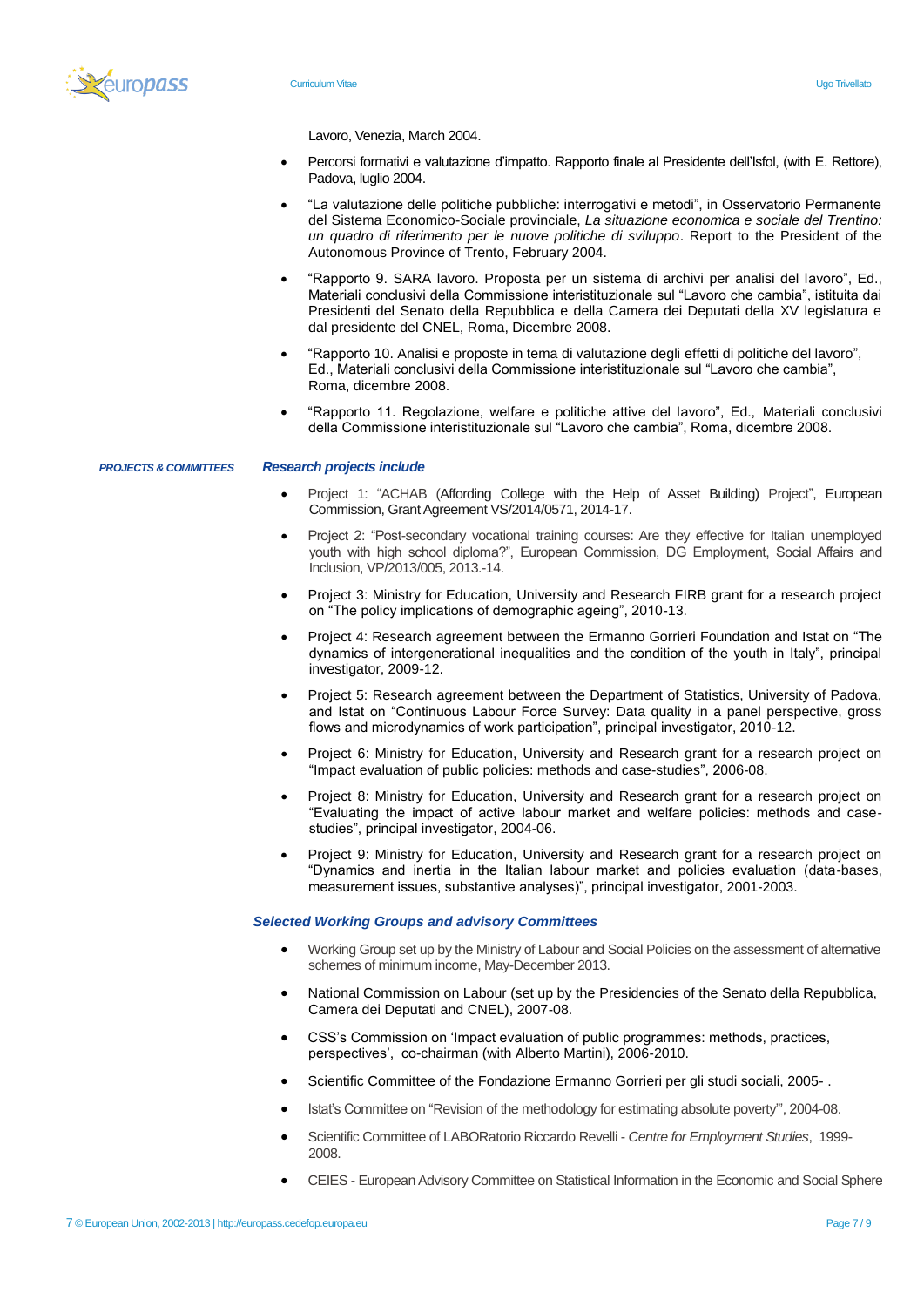

# **Curriculum Vitae Curriculum Vitae Curriculum Vitae Curriculum Vitae Curriculum Vitae Curriculum Vitae Curriculum International Curriculum International Curriculum International Curriculum International Curriculum Internat**

1995-2005.

- Surveillance Committee on Statistical Information: member (February 1997-February 2003); Presider (September 1999-November 2002)**.**
- Istat's Council, 1999-2002 .
- Committee on Poverty and Social Exclusion (set up at the Prime Minister Bureau), 1994-2000.
- Joint Committee by the Ministry of University and Research and Istat on the implementation of an information system on university education and research , 1996-1999.
- Eurostat's Working Group on "Transition from school to working life", chairman, 1980-81.
- OECD's Working Group on "Educational statistics and indicators", 1972-78.

#### *CONFERENCES & NETWORKS Just selected invited lectures*

- Lecture, 39^ Annual Conference of the Società Italiana di Epidemiologia, Bologna, May 2015.
- Lecture, DwB Second Regional Workshop Microdata Access in European Countries. Cooperation between National Statistical Institutes and Data Archives, Athens, September 2014.
- Lecture, University of Venice Ca' Foscari, Graduate School, PhD Opening Cerimony, Venice, November 2012.
- Symposium "Balkan peer exchange-enhancing analysis and research-based advocacy in an era of open data", Beograd, February 2012.
- 35^ Annual Conference of the Società Italiana di Epidemiologia, Turin, November 2011.
- Keynote Address, 1st International Conference on Labor Market and the Household, AIEL-CHILD-LABORatorio Riccardo Revelli, Moncalieri, November 2009.
- National Conference of the Associazone Italiana di Epidemiologia, Rome, May 2009.
- Annual Lecture of the CSS, Accademia Nazionale dei Lincei, Rome, November 2008.
- National Conference of the Società Italiana di Statistica Medica ed Epidemiologia Clinica, Brescia, October 2003.
- 16th AIEL Conference on Labour Economics, Florence, October 2001.
- Istituto Veneto di Scienze Lettere ed Arti , Conference on "Dignità del vivere", Venice, October 2000.
- 4th Conference on Methodological Issues in Official Statistics, Stockholm, October 2000.
- CEIES Seminar "Innovation in provision and production of statistics: The importance of new technologies", Helsinki, January 2000.
- Keynote address, European Science Foundation Conference on "Socio-economic research & geographic information systems", Espinho, May 1999.
- Istat and Sistan "Quarta Conferenza Nazionale di Statistica", Rome, November 1998.
- Conference "La misura della disoccupazione e la modellazione dell'offerta di lavoro: definizioni a priori e stime dipendenti da modelli a confronto", Istat, Roma, January 1997.
- University of Siena, Lectures in Statistics on the occasion of Sienna University 750 years, June 1992.
- 35th Scientific Meeting of the Società Italiana di Statistica, Padua, April 1990.
- Keynote address, Opening of the 768th academic year of the Università di Padova, February 1990.
- 47th Session of the International Statistical Institute, Paris, September 1989.
- Conference of the Società Italiana di Statistica, Pavia, April 1981.
- International Symposium on the IEA Results and their Implications for Educational Policy and Practice, Rome, April 1977.